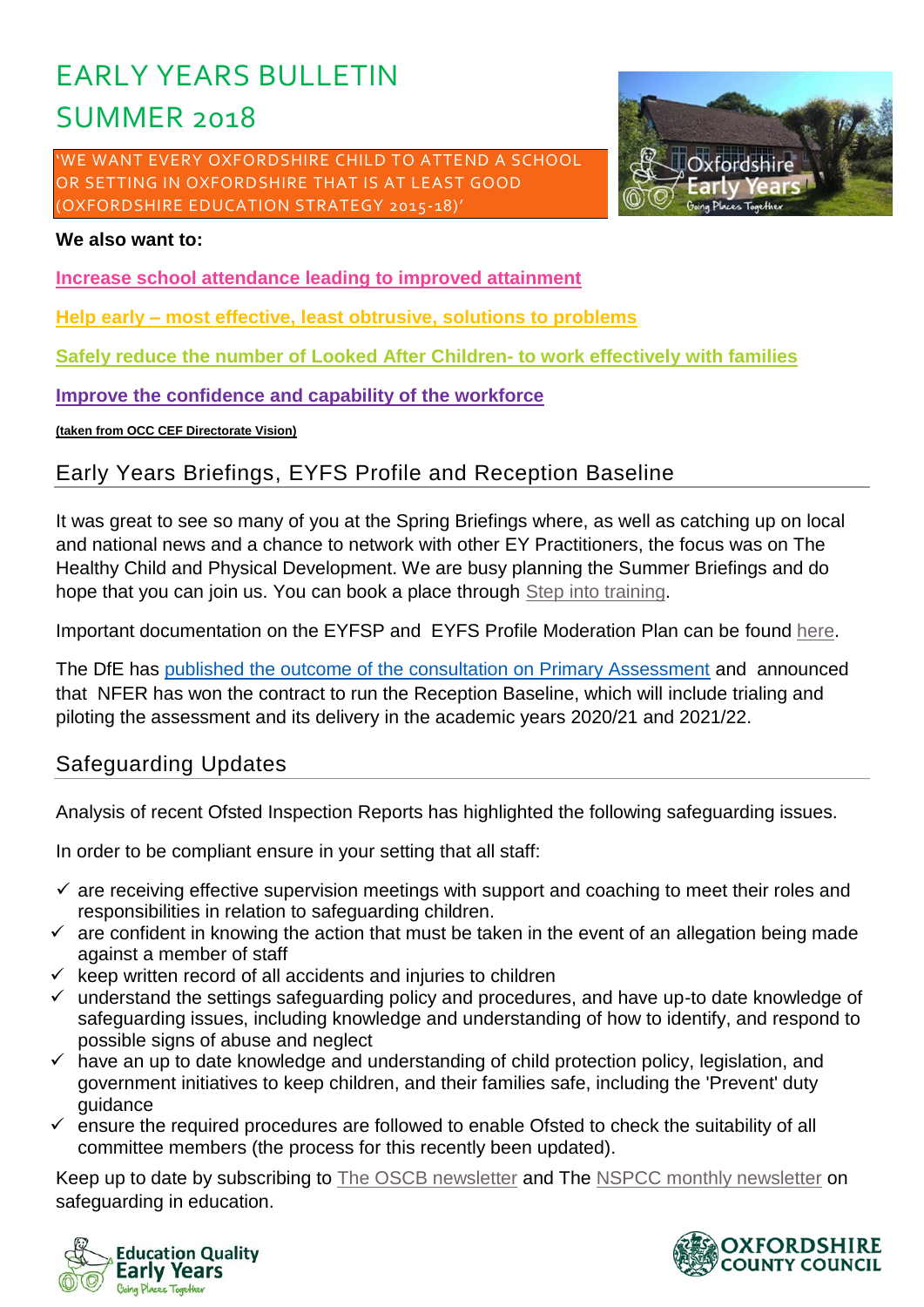## **\*NEW TRAINING\* - Nurturing Wellbeing in the Early Years**

The wellbeing of children is of increasing concern as many families face difficult challenges in our ever-changing society

If you are concerned about the wellbeing of children that you work with and would like ideas about how best to support them then come along and join us on this course at The Slade Nursery School, Oxford on Tuesday 8 May 2018, 09:30-12:00.

We will consider the importance of supporting young children's wellbeing and how to identify levels of wellbeing, introducing useful published tools. We will discuss the role of the adult and consider how best to nurture children through supportive strategies, including how to plan an environment which maximises children's wellbeing. It will be interactive, and will provide participants with practical guidance. Booking via Oxfordshire CPD Online, course code EY496.

# **Child Protection Records Retention and Storage and GDPR**

The NSPCC has published [guidelines on child protection records retention and storage.](https://www.nspcc.org.uk/globalassets/documents/information-service/child-protection-records-retention-and-storage.pdf?_t_id=1B2M2Y8AsgTpgAmY7PhCfg%3d%3d&_t_q=guidance+on+retention+of+records&_t_tags=language%3aen%2csiteid%3a7f1b9313-bf5e-4415-abf6-aaf87298c667&_t_ip=194.81.226.175&_t_hit.id=Nspcc_Web_Models_Media_GenericMedia/_5ada9eeb-fd97-41eb-ba2e-cf251448cc88&_t_hit.pos=1) The guidelines cover the storage of child protection records; retention periods; recording concerns about adult behaviour; disclosure and barring checks; and the destruction of child protection records.

Data protection law is changing on 25 May 2018 and organisations need to be ready for the General Data Protection Regulation (GDPR). The ICO has produced [a package of tools](https://ico.org.uk/for-organisations/resources-and-support/getting-ready-for-the-gdpr-resources/) and resources to help you get ready.

An ['at-a-glance' guide and checklist](https://ico.org.uk/for-organisations/guide-to-the-general-data-protection-regulation-gdpr/accountability-and-governance/documentation) about GDPR and [the 'twelve steps to take now'](https://ico.org.uk/media/1624219/preparing-for-the-gdpr-12-steps.pdf) guidance be found here: [https://ico.org.uk](https://safeguardinginschools.us12.list-manage.com/track/click?u=efe032677d94ceba51dd39a7f&id=bf11cbcc67&e=e2fd8af67c)

# **Prevent**

Home Office figures show that between April 2016 to March 2017, 6,093 individuals were referred to the government's Prevent programme and of those who received support from Channel, over a third were as a result of far-right concerns.

Security Minister, Ben Wallace, said: "The Prevent programme is fundamentally about protecting people who are vulnerable to all forms of radicalisation and has stopped hundreds of individuals being drawn towards terrorism and violence". You can read more [here.](https://www.gov.uk/government/news/new-figures-show-improved-referrals-to-prevent-and-a-rise-in-far-right-concerns)

✓ Ensure all staff in your setting have completed the [Home Office Online training](https://www.elearning.prevent.homeoffice.gov.uk/) on Prevent.

# **Health and Wellbeing**

## **Scarlet fever**

It has been widely reported about an outbreak of Scarlet Fever in Oxfordshire. Schools, nurseries and other child care settings should promptly notify their local Health Protection Team of suspected scarlet fever outbreaks. You can find out how to contact them at <https://www.gov.uk/health-protection-team>

For more information:

- ➢ [Guidelines on Scarlet Fever outbreaks](https://www.gov.uk/government/uploads/system/uploads/attachment_data/file/656687/Guidelines_for_the_public_health_management_of_scarlet_fever_outbreaks__.pdf) including guidelines for schools and nurseries on Infection control advice
- ➢ [Guidance on notifiable diseases](https://www.gov.uk/guidance/notifiable-diseases-and-causative-organisms-how-to-report)



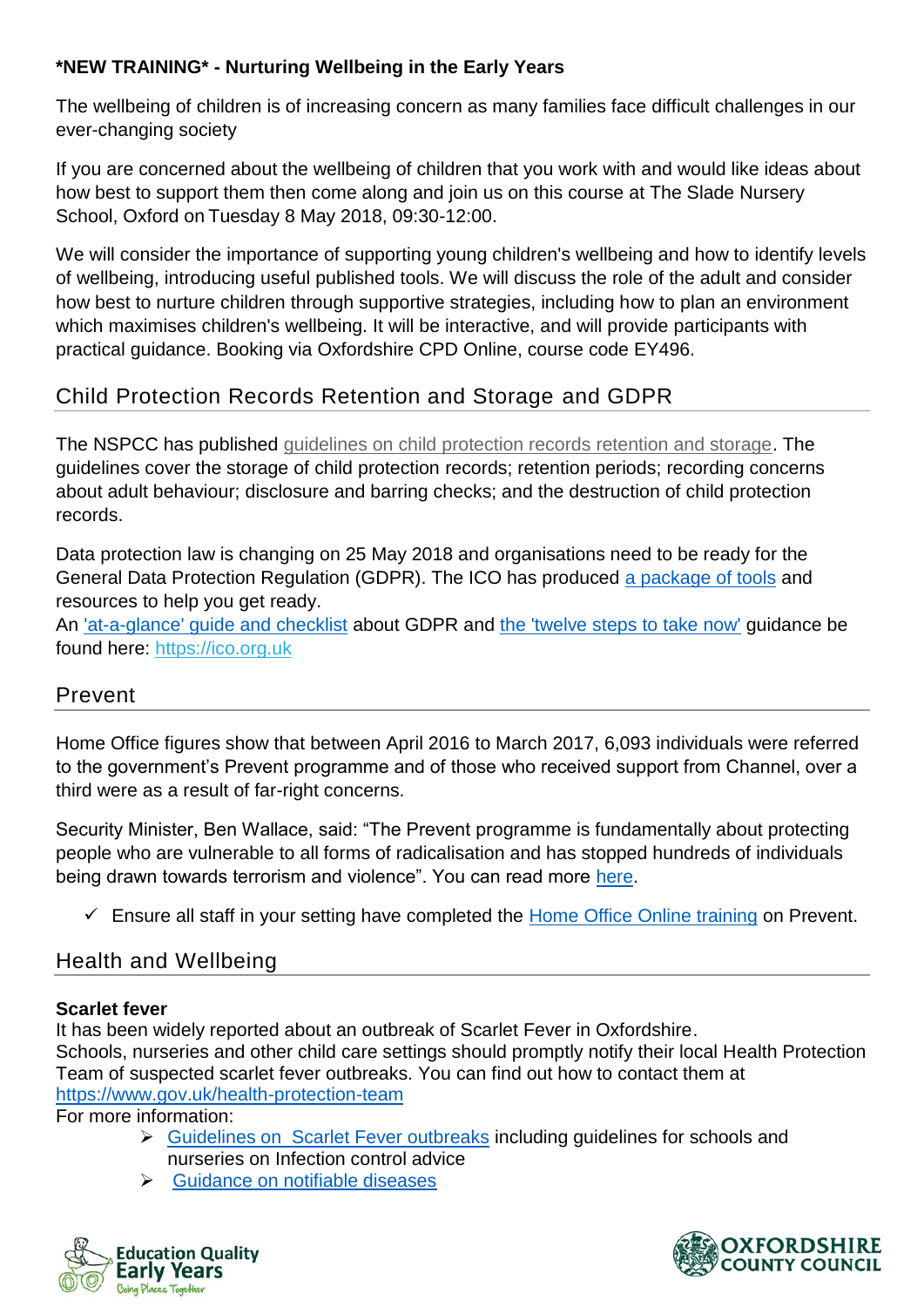➢ Information on Health visiting services and support available can be found on the Oxfordshire [0-5 Public Health Service pages](https://www.oxfordhealth.nhs.uk/0-5-years-public-health-service/) . These include [Useful links](https://www.oxfordhealth.nhs.uk/0-5-years-public-health-service/useful-links/) which parents can be signposted to.

#### **Dental Health**

With the government's [Soft Drinks Industry Levy](https://www.gov.uk/government/publications/soft-drinks-industry-levy/soft-drinks-industry-levy) coming into effect, Public [Health England](https://www.gov.uk/government/news/every-10-minutes-a-child-in-england-has-a-rotten-tooth-removed) has released some startling statistics that every 10 minutes a child in England has a rotten tooth removed.



In 2016/17 nearly 450 children aged between 0-9 years old in Oxfordshire were admitted to hospital to have teeth extracted. Tooth decay is a mostly preventable condition but can lead to



issues such as low self-esteem and confidence, pain, speech problems and days missed from school or settings.

Charlotte Iddon, Oxfordshire's Oral Health Improvement Manager recently delivered training to NQTs/Teachers new

to the EYFS. It was a fun, interactive and informative. To find out more about the \*Free\* training and loaning resources (including the ones in the photo) contact [Community Dental Services](https://communitydentalservices.co.uk/our-services/oxfordshire-oral-health-promotion-2/)

National Smile Month 14<sup>th</sup> May to 14<sup>th</sup> June 2018 is a way to raise awareness and promote the 3 key messages for better oral health for all;

- 1. Brush teeth twice a day with fluoride toothpaste
- 2. Eat less sugary food and drink
- 3. Visit dentist every 6 months

More info and ideas can be found at [www.nationalsmilemonth.org](http://www.nationalsmilemonth.org/)

Alternatively contact the Oxfordshire Oral Health Improvement team for advice, training, leaflets or to borrow resources. [ohp.oxfordshire@cds-cic.nhs.uk](mailto:ohp.oxfordshire@cds-cic.nhs.uk)

#### **Free online training from the Anaphylaxis Campaign**

AllergyWise for Schools is a FREE online anaphylaxis training course, designed to ensure that key staff in schools are fully aware of the signs and symptoms of anaphylaxis, how to provide emergency treatment and the implications for management of severely allergic children from Key Stages 1 to 5 in an education setting.

More information about the training course and [free posters](https://www.anaphylaxis.org.uk/information-training/our-posters/) can be found at [https://allergywise.org.uk/](https://safeguardinginschools.us12.list-manage.com/track/click?u=efe032677d94ceba51dd39a7f&id=0a0e3a38c3&e=e2fd8af67c)

#### **Mentally healthy schools**

[Mentally Healthy Schools](https://www.mentallyhealthyschools.org.uk/?mc_cid=f49c132db5&mc_eid=e2fd8af67c) is a new website to help primary school staff support the mental health of your pupils. It brings together quality-assured information, advice and resources to help primary schools understand and promote children's mental health and wellbeing.

The [NSPCC](https://www.nspcc.org.uk/preventing-abuse/child-protection-system/parental-mental-health/?_t_id=1B2M2Y8AsgTpgAmY7PhCfg%3d%3d&_t_q=parental+mental+health&_t_tags=language%3aen%2csiteid%3a7f1b9313-bf5e-4415-abf6-aaf87298c667&_t_ip=109.148.230.90&_t_hit.id=Nspcc_Web_Models_Pages_StandardPage/_f364ed6e-d3a1-46d2-ae44-32a43eeeedfd_en-GB&_t_hit.pos=1) has information helping children living with parents with mental health problems.

#### **Consultation: Children in Need and Educational Outcomes**

Children in Need are defined as a group of children and young people who are supported by children's social care, who have safeguarding and welfare needs, including

- children on child in need plans
- children on child protection plans
- looked after children
- young carers
- disabled children



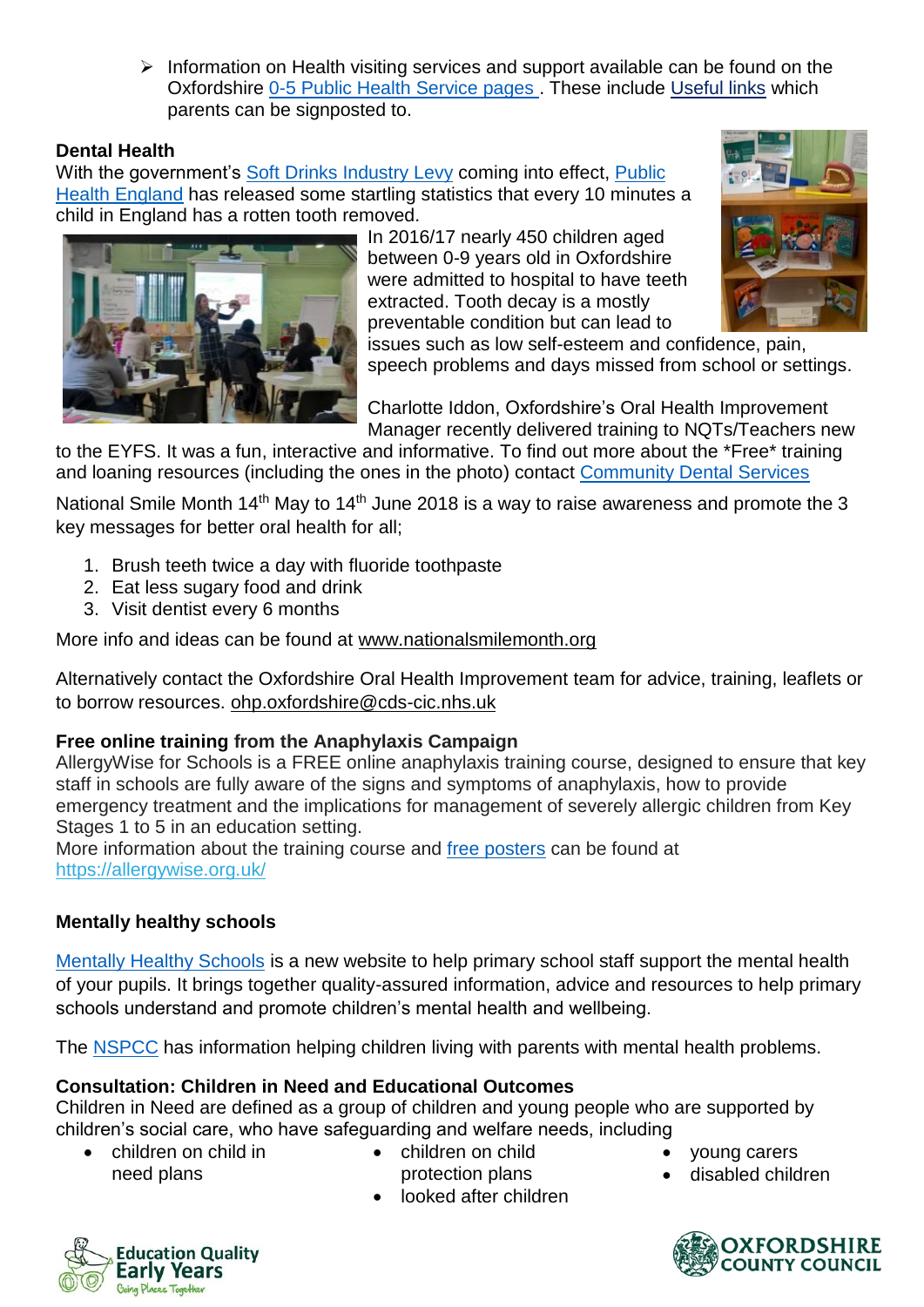The government has launched a [consultation](https://consult.education.gov.uk/child-protection-safeguarding-and-family-law/children-in-need-of-help-and-protection-call-for-e/) to understand what it is that makes the difference to the educational outcomes of Children in Need, how some can achieve better educational outcomes than others, and what works in enabling Children in Need to achieve their potential. In order to understand the background to this consultation, the government have released new [data and analysis](https://assets.publishing.service.gov.uk/government/uploads/system/uploads/attachment_data/file/690999/Children_in_Need_of_help_and_protection_Data_and_analysis.pdf) on Children in Need using a range of DfE data sources and have linked up several datasets for the first time. These show that despite children in need being less likely to achieve than their peers overall, some children are able to succeed despite the challenges they face.

#### **Young carers**

There are around 10,000 young carers between the ages of 5-7 providing unpaid care, according to the most recent Census. Many go unnoticed and unrecognised and even when they are acknowledged, more needs to be done to support them and their families as a whole. You can hear [Lottie's story](https://carers.org/young-carers-awareness-day-2018?mc_cid=1d75fa2220&mc_eid=e2fd8af67c) who started caring for her disabled brother, when she was just three years old. Now, 22, she tells us what it was like to be a very young carer.

Oxfordshire's Young Carers team provides a county-wide service for young carers aged five to 25 years old. You can make an enquiry and/or get a referral form via email [young.carers@oxfordshire.gov.uk](mailto:young.carers@oxfordshire.gov.uk) or call the team on 07919 298263

#### **Support for families of prisoners**

[The Prison Advice and Care Trust \(Pact\)](https://www.prisonadvice.org.uk/) is a national charity that provides support to prisoners, people with convictions, and their families. You can download for free a new book [Locked Out](https://www.prisonadvice.org.uk/locked-out) to support children to cope with the imprisonment of a loved one. It contains useful guidance and activities for parents/carers, professionals working with children. [https://www.prisonadvice.org.uk](https://www.prisonadvice.org.uk/)

# **Communication and Language**

In response to concerns about the support for children with Speech, Language and communication Needs (SLCN) and major changes in the education and health systems, [I CAN,](https://www.ican.org.uk/) the children's communication charity, and the Royal College of Speech and Language Therapists have undertaken an independent review of provision for children with SLCN in England. The report, [Bercow:10 years on](https://www.rcslt.org/governments/bercow_ten) brings together the outputs of the review and includes strong recommendations to government and local leaders.

**The Communication Trust** has launched [Involving Children and Young People with SLCN –](https://foundationyears.us2.list-manage.com/track/click?u=44faaa73d6419d1513179588a&id=52b49e17ac&e=b64d617d2d) a [Brief Guide.](https://foundationyears.us2.list-manage.com/track/click?u=44faaa73d6419d1513179588a&id=52b49e17ac&e=b64d617d2d) This free, accessible, resource for practitioners covers the strategies you can use to gain the views, wishes and feelings of children and young people, ideas and advice to enable them to participate as fully as possible in decision making, and information about how to help them achieve the best possible outcomes. As you work through this guide you'll find reference to a number of printable resources you can download and keep in your setting.

You can sign up to the Communication Trust Newsletters [here.](https://www.thecommunicationtrust.org.uk/latest-news/our-newsletters/)

#### EAL Best Practice Case Studies

**Read The Communication Trust's [case studies](https://foundationyears.us2.list-manage.com/track/click?u=44faaa73d6419d1513179588a&id=7e5456ad47&e=b64d617d2d) on supporting children with English as an additional language (EAL) and SLCN. The studies come from a variety of settings and demonstrate tried-and-tested approaches to identifying, monitoring and supporting children.**

The British Council **has [information](https://learnenglishkids.britishcouncil.org/en/helping-your-child/how-young-children-learn-english-another-language) on how young children learn language which have been translated into a number of different languages.** 



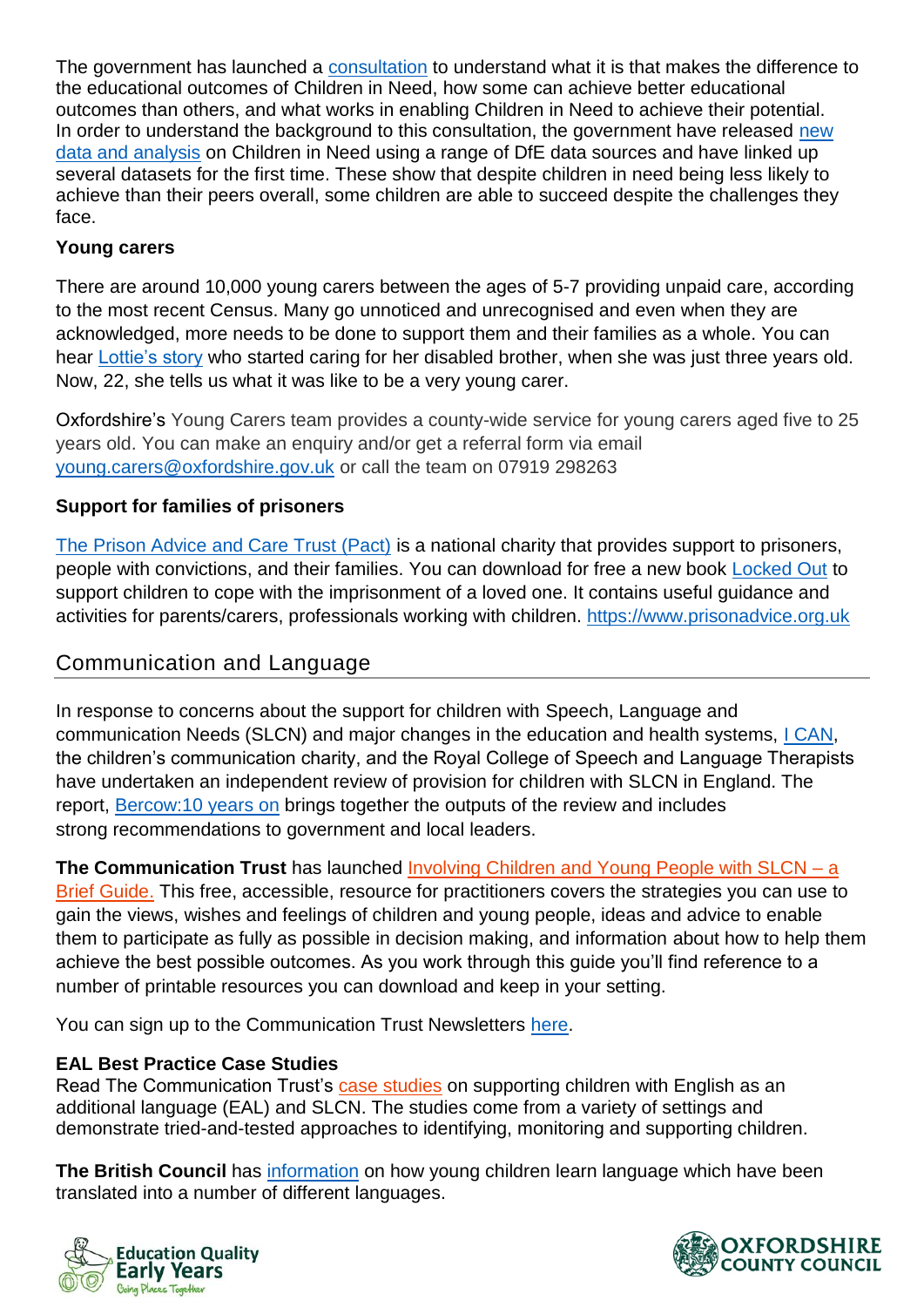## BBC Education Strategy and the National Literacy Trust

James Purnell, Director, BBC Radio and Education has announced his intention to focus the BBC's education mission around improving social mobility across the UK. Working with The National Literacy Trust, the BBC is aiming to raise the communication and literacy skills of a million under-fives to make sure they have the best start to their education. You can read mor[e here.](https://literacytrust.org.uk/news/we-partner-bbc-its-new-education-strategy/)

The National Literacy Trust also published the first [research report](https://literacytrust.org.uk/research-services/research-reports/literacy-and-life-expectancy/) to ever establish a link between literacy and life expectancy in England through health and socio economic factors.

# **Outdoor Classroom day – 17 May 2018**

Outdoor Classroom Day is a global campaign to celebrate and inspire outdoor learning and play. We know this is a strength of many of our Early Years settings and Reception classes in Oxfordshire so please let us know what you do 'every day' in your outdoor classrooms. Recently we had great fun on the OCC NQT/Teachers New to EYFS course where we built shelters, large and small, in the woods at Hill End. A great chance to see the Characteristics of Effective Learning in practice too! <https://outdoorclassroomday.org.uk/>







# **SEND Updates**

#### NEW Parent Resources

**The National Portage Association (NPA) has produced some new 'mini guides' for parents including a 'Guide to Choosing an Early Years Setting,' 'Guide to the Local Offer,' Guide to EHC Plans' and a 'Guide to the SEND Code of Practice'. They can be found on the [Parent Support](https://foundationyears.us2.list-manage.com/track/click?u=44faaa73d6419d1513179588a&id=bb6dcd941b&e=b64d617d2d) area of the NPA website along with [Top Tips](https://foundationyears.us2.list-manage.com/track/click?u=44faaa73d6419d1513179588a&id=4f2e23414a&e=b64d617d2d) materials to support parents by giving ideas and activity suggestions around teaching specific skills within different areas of development, using the Portage approach.**

#### **Having difficult conversations with parents**

Dr Fiona Davidson shares her top tips on how to prepare for and conduct difficult conversations with parents effectively. Some conversations, by their very nature can be challenging, but by planning ahead and following a few best practice principles, they needn't be a cause for anxiety.

#### <https://www.youtube.com/watch?v=sECJb0Qj7mM>

Take a look at the updated OCC [Local Offer pages.](https://www2.oxfordshire.gov.uk/cms/public-site/special-educational-needs-and-disability-local-offer) You can also read about the recent SEND Local Area Inspection, the Written Statement of Action and the letter of response from Ofsted.



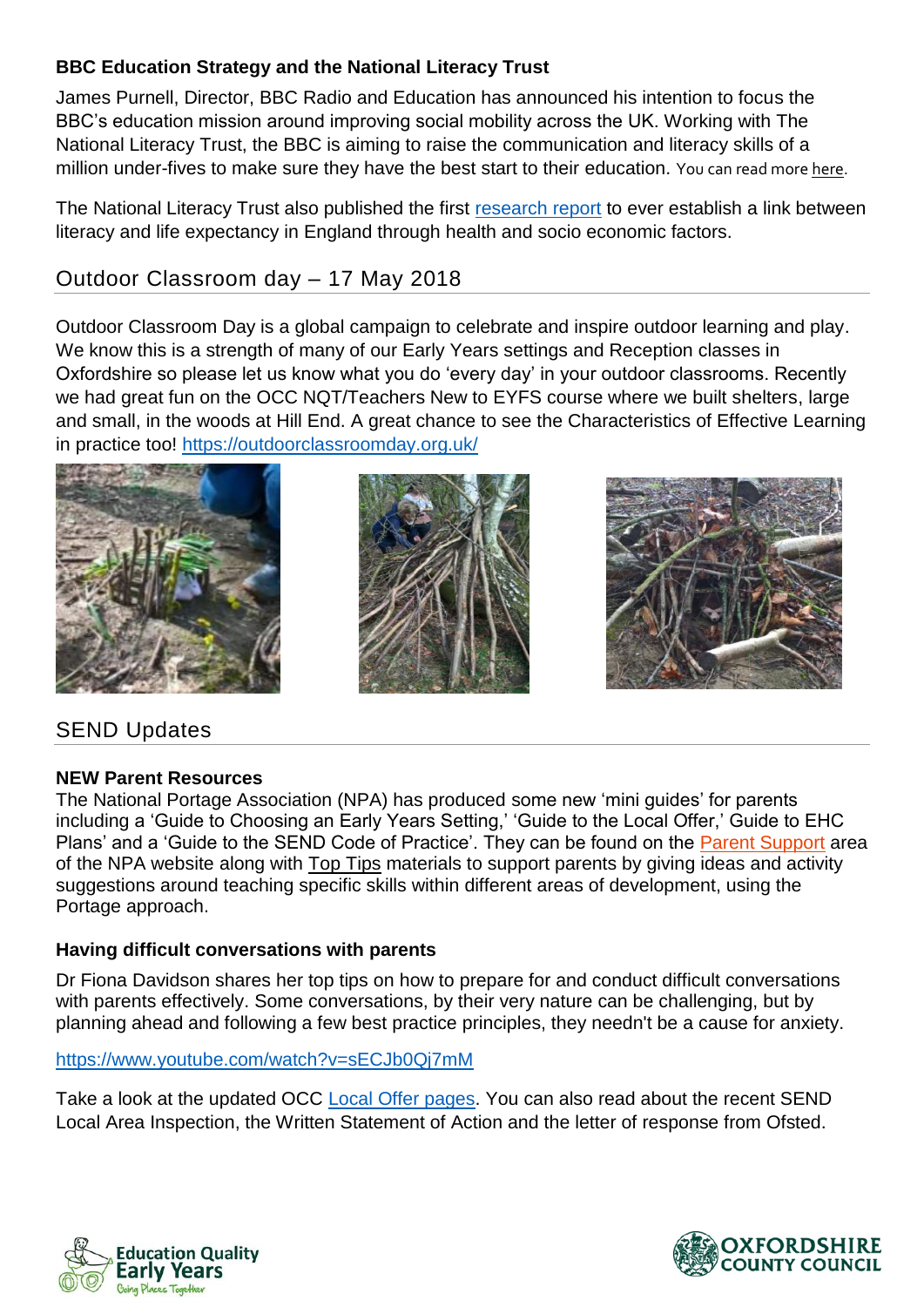# **School Readiness**

The principle of well-planned transitions and of working with parents to ensure that children's needs are met appropriately is embedded within the Early Years Foundation Stage (EYFS).

As another school year draws to a close the dedicated School Readiness section on our Early Years Toolkit has lots of useful information on supporting transitions.

#### **Business Matters**

#### **30 hour eligibility**

Now is the time to remind parents, of children that turn 3 this term, to check their eligibility for the extended entitlement. This will allow providers to plan places for September.

**Is your pre-school a registered charity?** Why would you want to become a registered charity?

**A** • **Income generation -** some grant-makers only fund registered charities and likewise, individuals may be more willing to donate (either time or money) to registered charities

• **Tax breaks -** charities qualify for a number of tax exemptions and reliefs on income and gains, and can take advantage of Gift Aid (a means of reclaiming tax on donations)

• **Discounts -** many organisations offer free or discounted help to charities

You can find more information out from the [Charity Commission Website.](https://www.gov.uk/government/organisations/charity-commission)

**Pre-schools who are a registered charity** Are you signed up to the [Charity Commission news?](https://www.gov.uk/government/publications/charity-commission-news-issue-59)

#### **Childcare Business Grant Scheme**

The DfE has confirmed that the Childcare Business Grant scheme for newly registered early years childminders, childcare providers on domestic premises and Childminder Agencies (CMAs) in England will continue subject to updated terms and conditions. You can read about the scheme and eligibility at<https://www.childcarebusinessgrants.com/>

NDNA has launched a free online toolkit developed by the sector for the sector to help early years businesses by providing a range of essential tools, advice and industry expertise. <https://www.earlyyearsbusinesszone.org.uk/>

**Survey of Childcare and Early Years Providers** A major research study is being carried out on behalf of the Department for Education by the National Centre for Social Research (NatCen) and Frontier Economics. The evidence it gathers is crucial in providing an accurate picture of the childcare and early years sector and how this may have changed since the survey was previously carried out.All providers invited to participate will be contacted in writing. This initial communication will include an opportunity to opt out of further contact about the survey, FAQs and a contact at the Department (the letters will include the team email inbox as the contact point) so providers can check the legitimacy of the survey. Taking part involves a short telephone interview with a NatCen interviewer.

**Why take part?** With changes across the sector and larger government involvement including funding reforms and the introduction of 30 hours free childcare, it is vital to understand how these changes are affecting different types of early years providers.